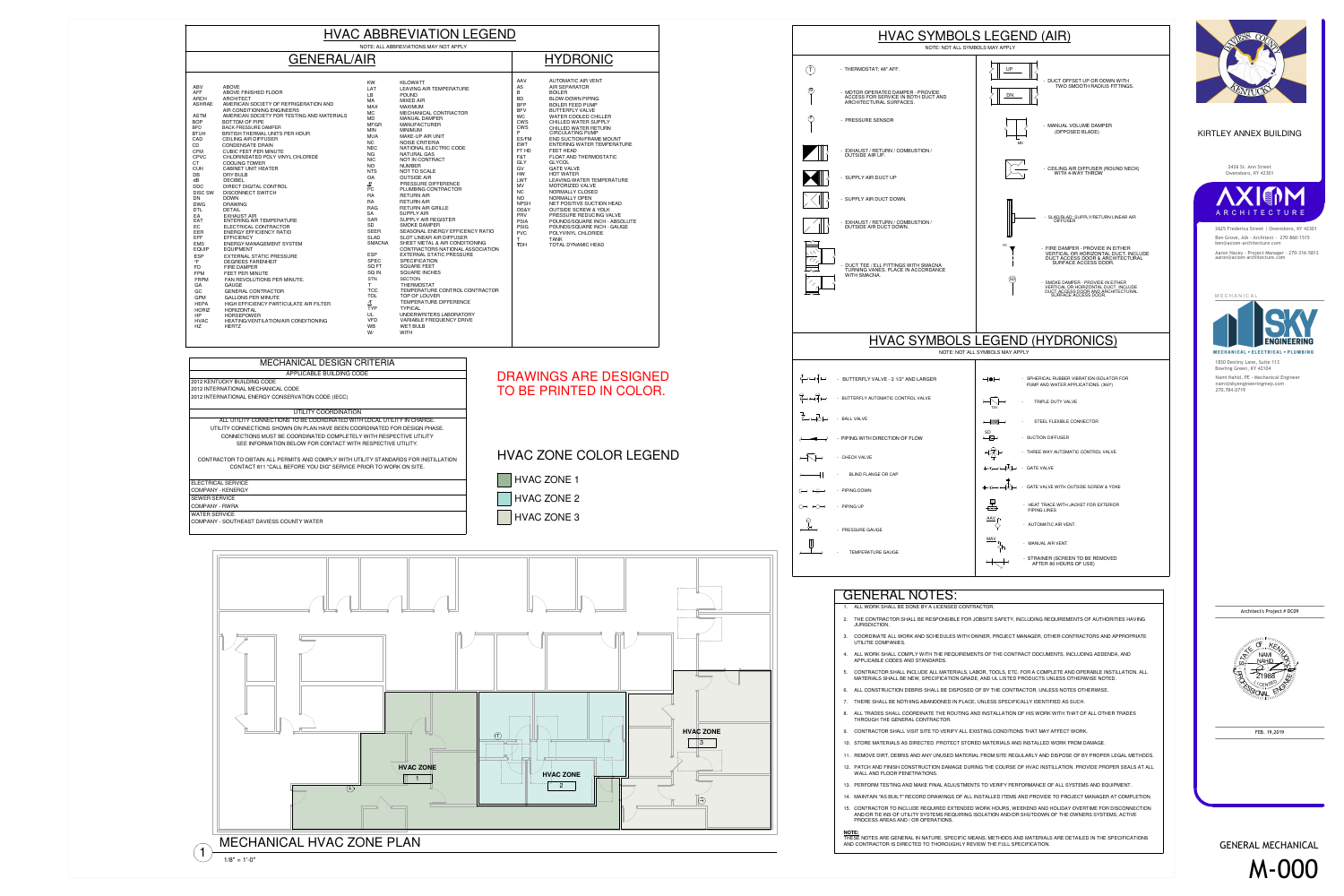- 1. NEW INDOOR UNIT TO BE MOUNTED INLOCATION OF EXISTING. EXISTING DUCTWORK TO BE RECONNECTED TO SUPPLY AND RETURN OPENING WITH MINIMAL TRANSITIONS AND MINIMALELBOWS. INSTALL NEW UNIT PER DETAILS. RECONNECT EXISTING POWER, DUCTWORK, PIPING AND OUTSIDE AIR DUCT. CONTRACTOR TOFIELD VERIFY EXISTING CONDITIONS.
- 2. NEW 14"X10" BRANCH LINE TO SERVE NEWLY RENOVATED AREA. CONTRACTOR TO INSTALL NEW ZONE DAMPER IN LOCATION INDICATED AND TIE TO THERMOSTAT. SEE SEQUENCEOF OPERATION FOR ADDITIONALDETAILS. TYPICAL FOR THREE.
- 3. 3. NEW BRANCH DUCTWORK TO SERVENEWLY RENOVATED AREAS AS INDICATED. INSTALL NEW BRANCHSUPPLY DUCT WITH DAMPERS AND BALANCE ACCORDINGLY.
- 4. 4. NEW 18"X14" BYPASS DUCTWORK WITH CONTROL DAMPER INSTALLED BETWEEN MAIN SUPPLY AND MAINRETURN.
- 5. 5. NEW RETURN DUCTWORK TO SERVENEW RENO AREA.
- 6. 6. EXISTING UNITS LOCATED IN MECHANICAL ROOM TO REMAIN. CONTRACTOR TO VERIFY EXISTINGEQUIPTMENT AND SIZE.
- 7. 7. INSTALL NEW CEILING MOUNTED EXHAUST FAN PER DETAILS. PROVIDE WITH BACKDRAFT DAMPER. TIE UNITOPERATION TO WALL SWITCH.

# NEW NOTES







Ben Grove, AIA - Architect - 270-860-1515ben@axiom-architecture.com Aaron Nacey - Project Manager - 270-316-5813aaron@axiom-architecture.com2625 Frederica Street | Owensboro, KY 42301

**MECHANICAL** 



Nami Nahid, PE - Mechanical Engineer nami@skyengineeringmep.com270.784.07191830 Destiny Lane, Suite 113Bowling Green, KY 42104

2426 St. Ann StreetOwensboro, KY 42301



### KIRTLEY ANNEX BUILDING

FEB. 19,2019





Architect's Project # DC09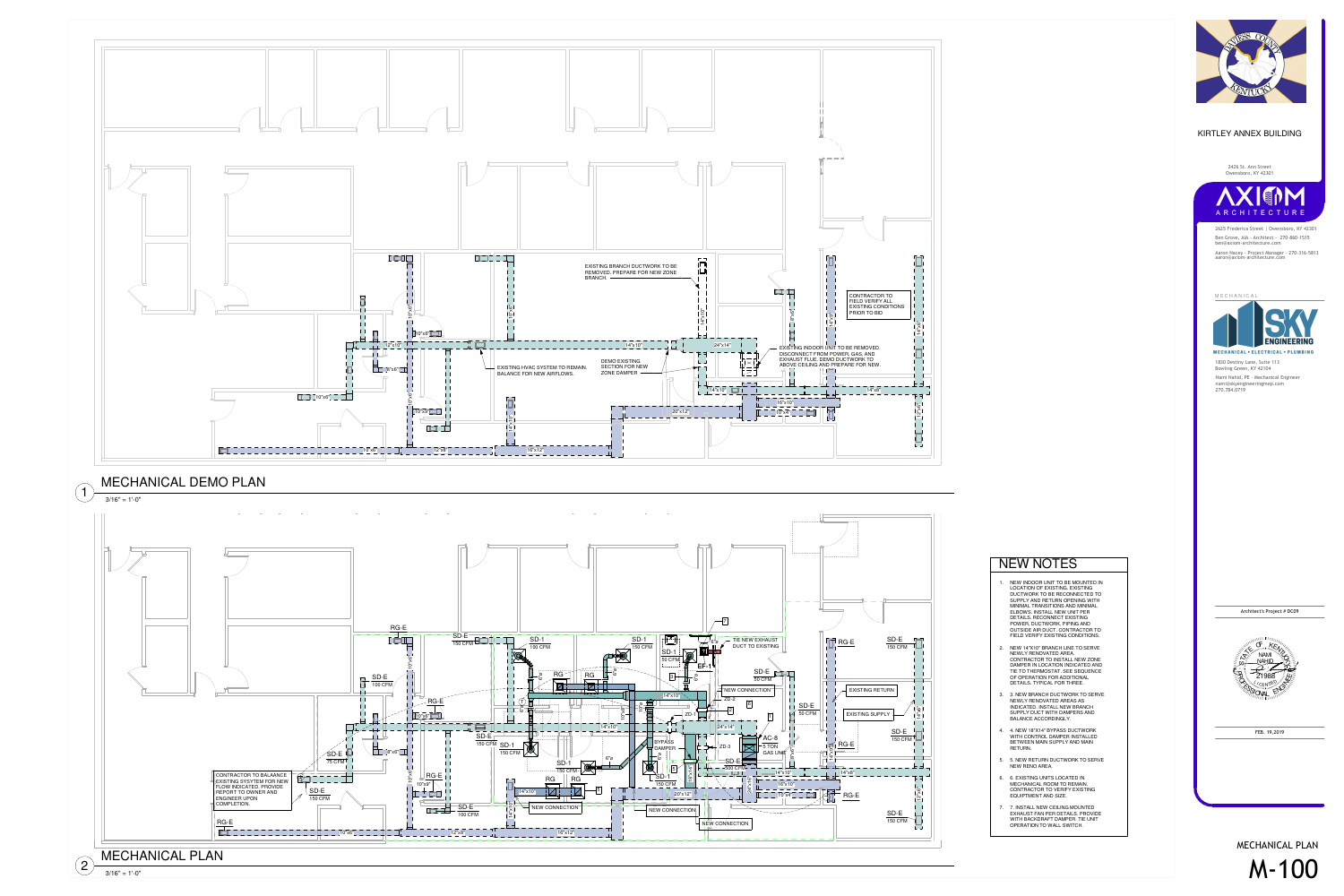| <b>TING</b> | <b>MATERIAL</b> | <b>FINISH</b> | MODEL NO.  | <b>NOTES</b> |
|-------------|-----------------|---------------|------------|--------------|
|             | ALUM.           | OFF-WHITE     | <b>SPD</b> | 1.2          |
|             |                 |               |            |              |
|             | ALUM.           | OFF-WHITE     | 80         | 1.3          |
|             |                 |               |            |              |

1. PROVIDE INDIVIDUAL SWITCH FOR EXHAUST FAN.

2. PROVIDE BACKDRAFT DAMPER ON FANS.

| <b>EXHAUST FAN SCHEDULE</b> |                    |  |
|-----------------------------|--------------------|--|
| UNIT TAG                    | $EF-1$             |  |
| <b>MANUFACTURER</b>         | <b>GREENHECK</b>   |  |
| MODEL                       | SP-A125            |  |
| QUANTITY                    | 6                  |  |
| CFM                         | 104 @ 0.25" STATIC |  |
| <b>ELECTRICAL</b>           | 115/60/1           |  |
| AMPS                        | 0.62               |  |
| <b>WATTS</b>                | 52.5               |  |
| SIZE HP                     |                    |  |
| <b>FAN RPM</b>              | 1100               |  |
| NOTES:                      | 1,2,3,4            |  |

3. COORDINATE WITH LIGHTING AND CEILING GRID CONTRACTOR4. PROVIDE DISCHARGE WALL CAP FLUSH WITH EXTERIOR FINISH.

> **MECHANICAL - ELECTRICAL - PLUMBING** 1830 Destiny Lane, Suite 113Bowling Green, KY 42104Nami Nahid, PE - Mechanical Engineer nami@skyengineeringmep.com 270.784.0719



1. PROGRAMMABLE THERMOSTAT WITH WALL PLATE.

SYSTEM SHALL BE UL LISTED

| <b>SPLIT SYSTEM SCHEDULE</b> |                       |  |
|------------------------------|-----------------------|--|
| <b>UNIT TAG</b>              | $AC-1$                |  |
| QTY                          | 1                     |  |
| <b>MANUFACTURER</b>          | <b>DAIKIN</b>         |  |
| <b>TYPE</b>                  | <b>VERTICAL</b>       |  |
| <b>SYSTEM TONNAGE</b>        | 5                     |  |
| <b>SYSTEM NOTES</b>          | <b>VARIABLE</b>       |  |
|                              |                       |  |
| AIR HANDLING UNIT            | DM96VE1205DN          |  |
| <b>QUANTITY</b>              | 1                     |  |
| <b>MOTOR</b>                 | <b>VARIABLE - ECM</b> |  |
| <b>AIR FLOW CFM</b>          | 2000                  |  |
| E.S.P. IN WG.                | 0.5                   |  |
| <b>SPEED</b>                 | <b>HIGH</b>           |  |
| FAN H.P.                     | 1                     |  |
| <b>POWER</b>                 | 115/1                 |  |
| <b>MOP</b>                   | 15.0                  |  |
|                              |                       |  |
| <b>HEATING</b>               | <b>GAS FURNACE</b>    |  |
| <b>TYPE</b>                  | CONCEALED COMB.       |  |
| <b>STAGES</b>                | <b>TWO STAGE</b>      |  |
| <b>EFFICIENCY</b>            | 96%                   |  |
| HIGH INPUT (BTUh)            | 120,000               |  |
| HIGH OUTPUT (BTUh)           | 115,200               |  |
|                              |                       |  |
| COOLING COIL                 |                       |  |
| <b>MODEL</b>                 | CAPT4961D4            |  |
| CAPACITY (BTU/HR)            | 60,000                |  |
| STYLE COIL                   | A                     |  |
| <b>DRAIN PAN</b>             | STAINLESS STEEL       |  |
| <b>CERTIFICATION</b>         | ARI                   |  |
|                              |                       |  |
| <b>CONDENSING UNIT</b>       | $CU-1$                |  |
| <b>SERIES</b>                | DX16SA0601            |  |
| COOLING STAGES               | 1                     |  |
| <b>SEER</b>                  | 15                    |  |
| <b>POWER</b>                 | 480V / 3ph            |  |
| <b>COMPRESSOR</b>            | VARIABLE              |  |
| MCA (AMP)                    | 8.8                   |  |
| FUSE SIZE (AMP)              |                       |  |
|                              |                       |  |
| <b>ACCESSORIES</b>           |                       |  |
| <b>FILTER TYPE</b>           | 1" (MERV-8)           |  |
| <b>THERMOSTAT</b>            | <b>PROGRAMABLE</b>    |  |
|                              |                       |  |

### <u>NOTES:</u>

3. 1" FILTER HOUSING WITH ACCESS DOOR

4. OTHER ACCEPTABLE MANUFACTURERS: LENNOX - RHEEM

MINIMUM SEER: 15





Ben Grove, AIA - Architect - 270-860-1515ben@axiom-architecture.comAaron Nacey - Project Manager - 270-316-5813aaron@axiom-architecture.com2625 Frederica Street | Owensboro, KY 42301

**MECHANICAL** 



### 2426 St. Ann StreetOwensboro, KY 42301



## KIRTLEY ANNEX BUILDING

FEB. 19,2019

MECHANICAL SCHEDULESAND DETAILS



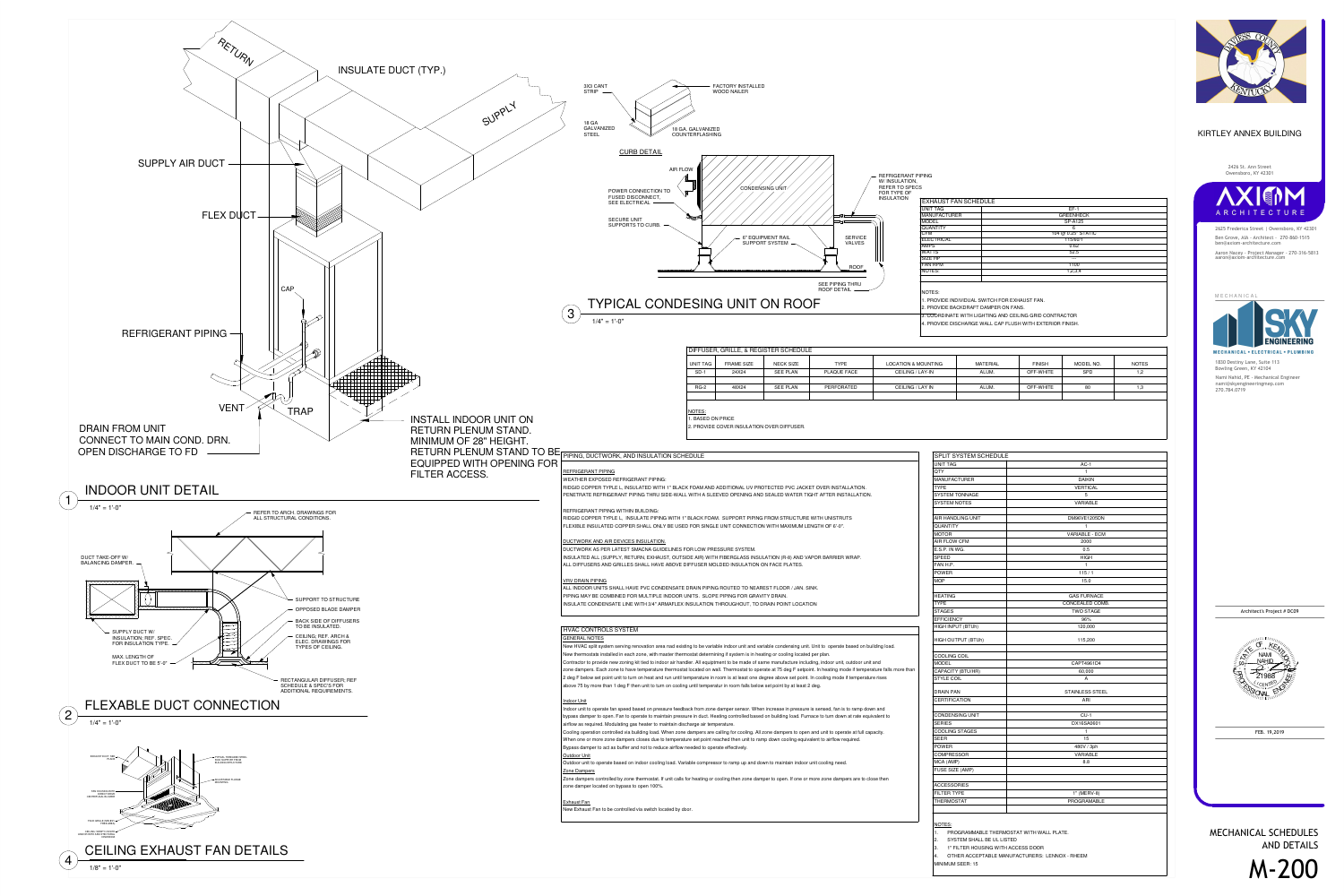### HVAC CONTROLS

THE CONTRACTOR RESPONSIBLE FOR WORK UNDER THIS SECTION SHALL EMPLOY ORSUBCONTRACT THE SERVICES OF A QUALIFIED HVAC CONTROLS CONTRACTOREXPERIENCED IN INSTALLATION OF HVAC CONTROL SYSTEMS. THE CONTROL CONTRACTOR SHALL PROVIDE ALL SENSING ELEMENTS, CONTROLLERS, CONTROLLED DEVICES, CONTROL WIRING AND CONDUIT, DAMPERMOTORS, VALVE MOTORS, SWITCHES, ETC., AS NECESSARY TO MEET THE REQUIREMENTS OF THE DESCRIPTION OF OPERATION AND AS REQUIRED FOR ACOMPLETE AND PROPERLY OPERATING SYSTEM.

QUALITY ASSURANCE:

MANUFACTURER'S QUALIFICATIONS: FIRMS REGULARLY ENGAGED IN MANUFACTURE OF HVAC CONTROL EQUIPMENT, OF TYPES AND SIZES REQUIRED, WHOSE PRODUCTSHAVE BEEN IN SATISFACTORY USE IN SIMILAR SERVICE FOR NOT LESS THAN 5 YEARS.

INSTALLER'S QUALIFICATIONS: FIRMS SPECIALIZING AND EXPERIENCED IN HVACCONTROL SYSTEM INSTALLATIONS FOR NOT LESS THAN 5 YEARS.

CODES AND STANDARDS:

ELECTRICAL STANDARDS: PROVIDE ELECTRICAL PRODUCTS WHICH HAVE BEENTESTED, LISTED AND LABELED BY UL AND COMPLY WITH NEMA STANDARDS. NEMA COMPLIANCE: COMPLY WITH NEMA STANDARDS PERTAINING TO COMPONENTSAND DEVICES FOR ELECTRIC CONTROL SYSTEMS.

MATERIALS AND EQUIPMENT:

GENERAL: PROVIDE CONTROL PRODUCTS IN SIZES AND CAPACITIES INDICATED,CONSISTING OF VALVES, DAMPERS, SENSORS, CONTROLLERS, AND OTHER COMPONENTS AS REQUIRED FOR A COMPLETE INSTALLATION. EXCEPT AS OTHERWISE INDICATED, PROVIDE MANUFACTURER'S STANDARD CONTROL SYSTEM COMPONENTS AS INDICATED BY PUBLISHED PRODUCT INFORMATION, DESIGNED AND CONSTRUCTEDAS RECOMMENDED BY MANUFACTURER.

TO ACTUAL



A SUMMARIZATION BY SYSTEM TO COMPARE DESIGN DATA INLET OR OUTLET

TABULATION OF DESIGN AND MEASURED CFM FOR EACH

DESIGN AND MEASURED CFMGRILLE OR DIFFUSER LOCATION

AND TYPEGRILLE OR DIFFUSER REFERENCE NUMBER, MANUFACTURER

AIR SYSTEMS (INCLUDING INLETS AND OUTLETS):

BALANCE REPORT:TEST DATA: INCLUDE THE FOLLOWING DATA IN THE SYSTEMS TEST AND

DAMPERS, VAV BOXES, ETC., OPERATES IN THE EXACT SEQUENCE REQUIRED. THE DEVICES IT CONTROLS, SUCH AS CONTROL VALVES, MOTORIZEDCONTROLS: THE T&B AGENCY SHALL VERIFY THAT EACH CONTROLLER AND

THE ARCHITECT.THE REPORT AND SUBMIT RECOMMENDATIONS FOR CORRECTIVE ACTION TO EQUIPMENT, DUCTWORK, PIPES, ETC., THE T&B AGENCY SHALL NOTE SAME IN EXCESSIVE VIBRATION, MOVEMENT OR NOISE FROM ANY PIECE OF VIBRATION: WHERE, IN THE OPINION OF THE T&B AGENCY, THERE IS

RECOMMENDATIONS FOR CORRECTIVE ACTION TO THE ARCHITECT.DESIGN, THE T&B AGENCY SHALL NOTE SAME IN THE REPORT AND SUBMIT FINAL BALANCE SHOW DEVIATIONS OF MORE THAN 10 PERCENT FROM THE MEASUREMENTS: WHERE ACTUAL MEASUREMENTS RECORDED FOR THE

AND DESCRIBED ON THE CONTRACT DOCUMENTS.VENTILATING, AIR CONDITIONING AND EXHAUST AIR SYSTEMS SHOWN PERFORM A COMPLETE AIR TEST AND BALANCE OF ALL HEATING,

CORRECTIONS IN WRITING FOR CONSIDERATION BY THE ARCHITECT.PERFORMANCE, IDENTIFY THE CONDITIONS AND SUBMIT RECOMMENDED CONSTRUCTION WHICH MAY ADVERSELY AFFECT SYSTEM WHERE CONDITIONS MAY EXIST IN THE SYSTEM DESIGN OR

BALANCING PROCEDURES FOR THE AIR SYSTEMS.UNIT SPECIFICATIONS FOR THEIR EFFECTS ON THE TESTING ANDREVIEW THE AUTOMATIC TEMPERATURE CONTROL AND AIR TERMINAL

INCLUDING BUT NOT LIMITED TO:(EXCEPT AS OTHERWISE INDICATED) TO PERFORM WORK OF THIS SECTION; PROFESSIONAL SERVICES, TOOLS, TEST EQUIPMENT AND INSTRUMENTS GENERAL: THE T&B AGENCY SHALL PROVIDE ALL LABOR, SUPERVISION,

WORK INCLUDED

ENVIRONMENTAL BALANCING BUREAU (NEBB).ASSOCIATED AIR BALANCE COUNCIL (AABC) OR THE NATIONALCERTIFICATION: THE T&B AGENCY SHALL BE A CERTIFIED MEMBER OF THE

INDEPENDENT T&B AGENCY.GENERAL: PERFORMANCE VERIFICATION SHALL BE PERFORMED BY AN TEST AND BALANCE AGENCY

### PERFORMANCE VERIFICATION

INCHES W.G.VANES SHALL BE USED WHEREVER THE DUCT STATIC PRESSURE EXCEEDS 2 HIGHER AIR VELOCITIES SHALL USE DOUBLE-WALL VANES. AIRFOIL-TYPE LESS THAN 2500 FPM; DUCT SYSTEMS WITH LONGER RUNNER LENGTHS OR DUCTS WITH A VANE RUNNER LENGTH LESS THAN 18 INCH AND AIR VELOCITY BRACED VANE LENGTH. TURNING VANES SHALL BE SINGLE-WALL TYPE FORDEGREES. INSTALL VANES IN SECTIONS OR USE TIE RODS TO LIMIT THE UN- ALL SQUARE CORNER BENDS WITH A TRANSITION ANGLE GREATER THAN 30 THE CENTERLINE RADIUS IS LESS THAN 1-1/2 TIMES THE DUCT WIDTH, ANDGENERAL: INSTALL TURNING VANES FOR ALL SHORT-RADIUS ELBOWS WHERE

TURNING VANES

NEED FOR SPECIFIED OR REQUIRED MANUAL DAMPERS.DAMPERS, EXTRACTORS OR ORIFICE PLATES SHALL NOT ELIMINATE THE INTENDED BALANCING, OR WHERE INDICATED. THE USE OF SPLITTER ONLY WHERE MANUAL VOLUME DAMPERS WILL NOT ACCOMPLISH THETRANSMISSION. USE SPLITTER DAMPERS, EXTRACTORS OR ORIFICE PLATES CONTROL THE AIR FLOW WITHOUT ANY OBJECTIONABLE NOISEPROVIDE SUFFICIENT PRESSURE DROP TO ALLOW THE VOLUME DAMPER TO PLATE SHALL BE INSTALLED. THE ORIFICE PLATE SHALL BE SIZED TOOBJECTIONABLE NOISE IN THE OPINION OF THE ARCHITECT, AN ORIFICE THE USE OF SPLITTER DAMPERS OR EXTRACTORS AND CREATESVOLUME DAMPER BECOMES EXCESSIVE AND CANNOT BE REDUCED THROUGH THROTTLING. WHERE THE NECESSARY PRESSURE DROP ACROSS A SINGLE OUTLETS, TO ATTENUATE NOISE TRANSMISSION CAUSED BY DAMPER DUCT BRANCH, AS FAR AS POSSIBLE UPSTREAM FROM AIR INLETS ORLOCATION AND USE OF DAMPERS: INSTALL A VOLUME DAMPER AT EACH

MOUNTED EQUIPMENT.FINAL CONNECTION TO ANY DUCT FITTING, ACCESSORY, DEVICE OR DUCT- TRANSITIONS: PROVIDE AND INSTALL TRANSITIONS WHERE REQUIRED FOR

### INSTALLATION

POLYURETHANE FOAM GASKETING WITH BALL BEARINGS.CONNECTION TO DUCTWORK. BLADE EDGES SHALL HAVE VINYL ORALUMINUM OR GALVANIZED STEEL SUITABLE FOR FLANGE AND GASKET TYPE WITH COUNTER-BALANCED BLADES. DAMPER FRAME SHALL BEGENERAL: BACKDRAFT DAMPERS SHALL BE THE MULTI-BLADE, WEIGHTED

BACKDRAFT DAMPERS

MANUFACTURER'S PRINTED MAXIMUM VELOCITY LIMIT.THE VELOCITY THROUGH A FULLY OPENED DAMPER EXCEEDS THEINCHES W.G. AIRFOIL OPPOSED BLADE DAMPERS SHALL BE PROVIDED IF RATES LESS THAN 10 CFM/SQUARE FT OF DAMPER FACE AREA AT 4 THE DAMPER SHALL HAVE FULL SHUTOFF CAPABILITY, WITH LEAKAGEINCHES W.G. AT 1000 FPM VELOCITY BASED ON THE DAMPER FACE AREA. PRESSURE DROP THROUGH THE DAMPER SHALL NOT EXCEED 0.03

TO PREVENT VIBRATION AND FLUTTER.TO MATCH THE ATTACHED DUCT MATERIAL; STIFFENED AND FABRICATED SPRAYED OR DIPPED ALUMINUM RUST RESISTANT FINISH AS REQUIRED STEEL WITH ACID/SOLVENT CHEMICAL RESISTANT COATING, OR STEEL DAMPERS SHALL BE MADE OF GALVANIZED STEEL, STAINLESS STEEL,

DEGREE OPENING STOP.DEGREES; DAMPER LINKAGE SHALL INCORPORATE A POSITIVE 90 OPERATION, AND SHALL BE CAPABLE OF OPENING TO A FULL 90SHALL BE FELT-TIPPED TO ENSURE TIGHT CLOSURE AND NOISELESS TO ENSURE POSITIVE AIR LOCK AND MAXIMUM STRENGTH. BLADESBLADE WIDTH, AND SHALL BE FORMED WITH DOUBLE 90 DEGREE BENDS SHALL BE OPERATED BY A COMMON LINKAGE, WITH A 6 INCH MAXIMUM STEEL SHAFTS SUITABLE FOR MOTOR OPERATION. DAMPER BLADES ANY DAMPER. BLADES SHALL RIDE IN BRONZE BUSHINGS ON 3/8 INCH SHEET METAL SCREWS SHALL NOT BE USED IN THE CONSTRUCTION OFBLADES WITH A WELDED 16 GAUGE GALVANIZED STEEL CHANNEL FRAME; INCH DEEP AND FABRICATED OF MINIMUM 16 GAUGE GALVANIZED STEEL OPPOSED BLADE TYPE MULTI-BLADE DAMPERS SHALL BE A MINIMUM 4

DAMPERS OF MINIMUM 20 GAUGE.FOR DUCTS UP TO 100 SQUARE INCHES IN AREA, USE SINGLE BLADE

CRITERIA: VOLUME DAMPERS SHALL MEET THE FOLLOWING CRITERIA:

INTEGRAL WITH A REGISTER, DIFFUSER OR OTHER AIR OUTLET OR INLET. GENERAL: THESE DAMPERS ARE OTHER THAN THOSE SPECIFIED AS BEING

### MANUAL VOLUME DAMPERS

METAL FACING.A SOUND-ATTENUATING FIBERGLASS INNER LINER AND OPEN PROTECTIVE VANES SHALL BE CONSTRUCTED OF GALVANIZED STEEL OR ALUMINUM WITH SHALL PROJECT AIRFLOW PARALLEL TO DUCT SIDES. AIRFOIL-TYPE TURNING TURNING VANES SHALL BE SECURELY FASTENED TO A RUNNER; VANE EDGES THICKNESS AND 26 GAUGE FOR DOUBLE THICKNESS AND AIRFOIL VANES.PERMANENTLY. TURNING VANES SHALL BE MINIMUM 24 GAUGE FOR SINGLE GENERAL: TURNING VANES SHALL BE COMPLETELY FLUTTER-PROOF,

TURNING VANES

 INTENT: THE INTENT OF THE DRAWINGS AND SPECIFICATIONS IS TO ESTABLISH MINIMUM ACCEPTABLE QUALITY STANDARDS FOR MATERIALS, EQUIPMENT AND WORKMANSHIP, AND TO PROVIDE OPERABLE MECHANICALSYSTEMS COMPLETE IN EVERY RESPECT

STRENGTH SHALL BE 125 AND 300 POUNDS RESPECTIVELY.ROTATING OR VIBRATING EQUIPMENT. MINIMUM TEAR AND TENSILEPROVIDE AN AIRTIGHT FLEXIBLE CONNECTION BETWEEN DUCTWORK AND NEOPRENE-COATED POLYMER FABRIC SPECIFICALLY MANUFACTURED TOFLEXIBLE DUCT CONNECTIONS: DUCT CONNECTOR SHALL BE A WATERPROOF

FLEXIBLE DUCT EQUIPMENT CONNECTION

### DUCTWORK SPECIALTIES

OUTLET CONNECTIONS.CONNECTIONS TO COILS OR OTHER EQUIPMENT, NOR 15 DEGREES AT TRANSITION ANGLES SHALL NOT EXCEED 30 DEGREES AT INLET

USED WHEREVER POSSIBLE.DECREASING AREA; 1 INCH IN 7 INCHES IS PREFERABLE AND SHOULD BE DO NOT EXCEED A SLOPE OF 1 INCH IN 4 INCHES FOR TRANSITIONS WITH

INCREASING AREA.DO NOT EXCEED A SLOPE OF 1 INCH IN 7 INCHES FOR TRANSITIONS WITH

AREA, THE FOLLOWING SHALL APPLY:CRITERIA: WHERE DUCT SIZE OR SHAPE IS ALTERED TO EFFECT A CHANGE IN CHANGES IN SHAPE OR DIMENSION

UNLESS OTHERWISE INDICATED.INTERNAL INSULATION, AND DOES NOT HAVE TO BE EXTERNALLY INSULATED TOILET EXHAUST, GENERAL EXHAUST: DUCTWORK SHALL NOT HAVE

SYSTEM, TO ALL OUTLETS.INSULATED EXTENDING FROM SUPPLY FAN DISCHARGE, THROUGHOUT ALL SUPPLY, RETURN AND OUTSIDE AIR DUCTS SHALL BE EXTERNALLY

EXHAUST FAN.FROM THE ROOM EXHAUST DEVICE TO THE INLET OF THE ROOF

SUPPLY AIR DEVICE.FROM THE DISCHARGE SIDE OF A TERMINAL UNIT TO THE ROOM

1 INCH W.G. PRESSURE:

SHALL COMPLY WITH THE FOLLOWING MINIMUM PRESSURE REQUIREMENTS: MINIMUM REQUIREMENTS: UNLESS OTHERWISE INDICATED ALL DUCTWORK SUPPLY, RETURN, INTAKE, EXHAUST AND RELIEF DUCTWORK

BENDS.

MINIMIZED. INSTALL WITH A MAXIMUM EQUIVALENT OF TWO 90 DEGREE KINKS, COMPRESSION OR OBSTRUCTIONS SO THAT PRESSURE DROP IS OUT INTERNAL CORRUGATIONS, AND SHALL BE INSTALLED WITHOUT OTHERWISE INDICATED AND SHALL BE FULLY EXTENDED TO SMOOTH FLEXIBLE DUCT SHALL BE A MAXIMUM OF 8 FEET IN LENGTH UNLESS FLEXIBLE DUCTS

METALS DO NOT CONTACT EACH OTHER.DISSIMILAR METALS MEET, THE JOINTS SHALL BE INSTALLED SUCH THAT THE CONTINUITY OF VAPOR BARRIERS ARE MAINTAINED. WHERE DUCTS OF TWO SO THAT PROPER OVERLAPS, INTERFACES, ETC., OF INSULATION ANDTYPE OF DUCTWORK AND AT INTERFACES OF DUCTWORK WITH EQUIPMENT COORDINATION: COORDINATE DIMENSIONS AT INTERFACES OF DISSIMILAR

VIBRATING EQUIPMENT.FLEXIBLE CONNECTIONS BETWEEN DUCTWORK AND ALL ROTATING ORELBOWS AND BENDS WHICH MINIMIZE NOISE AND PRESSURE DROP. PROVIDE TO AIR HANDLING UNITS AND FANS AND PROVIDE FLEXIBLE CONNECTIONS,EQUIPMENT CONNECTIONS: PROVIDE AND INSTALL ALL DUCT CONNECTIONS

INDICATED AIR QUANTITIES.DAMPER TO ASSURE CORRECT BALANCE AND QUIET DISTRIBUTION OFPROVIDE EACH DUCT BRANCH AND EACH DUCT TAKEOFF WITH A BALANCING NOT ALL REQUIRED DUCT BALANCING DAMPERS ARE INDICATED. HOWEVER, BALANCING DEVICES: IN ORDER TO MAINTAIN CLARITY OF THE DRAWINGS,

ELECTRICAL DISTRIBUTION PANELS OR MOTOR CONTROL STATIONS.THAT SPACE. DO NOT INSTALL DUCTWORK OVER ELEVATOR EQUIPMENT, EQUIPMENT SPACES UNLESS THE DUCTWORK IS DEDICATED TO SERVING TRANSFORMER VAULTS, OR INTO ELECTRICAL ROOMS OR ELEVATOR PROHIBITED DUCT LOCATIONS: DO NOT ROUTE DUCTWORK THROUGH

30 SERIES

 ATCOMKC

THERMOFLEX

MANUFACTURER AND TYPE:RETARDANT RATING SHALL BE 0.17 PERM MAXIMUM PER ASTM E96-A.MYLAR LAMINATED TO A CORROSION RESISTANT STEEL WIRE HELIX. VAPOR 250 DEGREE F. CORE SHALL BE CONTINUOUS AND CONSIST OFMAXIMUM WORKING VELOCITY TO 4000 FPM AND TEMPERATURE RANGE TOOPERATING PRESSURE RANGE OF MINUS 0.5 INCH W.G. TO PLUS 2 INCH W.G., AT 75 DEGREE F. MEAN TEMPERATURE. FLEXIBLE DUCT SHALL HAVE ANWITH MAXIMUM THERMAL CONDUCTANCE OF 0.23 BTU/HR-SQ.FT.-DEGREE F. BARRIER. FIBERGLASS INSULATION SHALL BE NOMINAL 1 INCH THICKNESS FACTORY-FABRICATED PRE-INSULATED TYPE WITH SEAMLESS VAPOR INSULATED FLEXIBLE DUCTS, FIBERGLASS: FLEXIBLE DUCT SHALL BE

FLEXIBLE DUCTS

FOOT TOTAL FOR BOTH SIDES.ASTM-G90 FOR A MINIMUM GALVANIZING COAT OF 1.25 OUNCES PER SQUARE WITHOUT FRACTURE. CONFORM TO THE REQUIREMENTS OF ASTM A-525 AND ROLLED HOT-DIPPED GALVANIZED STEEL CAPABLE OF DOUBLE SEAMINGMATERIAL: PRIME QUALITY 48 INCH WIDE RESQUARE TIGHT COAT COLD-

### SHEET METAL DUCTWORK

INSTRUCTIONS.MANUFACTURER'S PUBLISHED RECOMMENDATIONS AND INSTALLATION MANUFACTURED ROUND OR OVAL DUCTWORK SHALL COMPLY WITH THE CONSTRUCTION STANDARDS, METAL & FLEXIBLE, FIRST EDITION, 1985.CONDITIONING CONTRACTORS NATIONAL ASSOCIATION, INC., HVAC DUCT INSTALLATION METHODS AS OUTLINED IN THE SHEET METAL AND AIR AND JOINTS, SUSPENSION, WORKMANSHIP AND CONSTRUCTION ANDSMACNA: USE MATERIAL, WEIGHT, THICKNESS, GAUGE, REINFORCING, SEAMS

### APPLICABLE STANDARDS

 DUCTWORKSEPARATE HANGERS WHERE FLEXIBLE DUCT CONNECTIONS ARE INDICATED. METAL DUCT BRANCHES OR DROPS. DEVICES SHALL BE SUPPORTED BY SURFACE MOUNTED DEVICES SHALL BE SECURED TO AND SUPPORTED BY PERPENDICULAR TO THE BUILDING LINES AND ALIGNED WITH THE CEILING. CEILING DEVICES SHALL BE INSTALLED WITH THEIR LINES PARALLEL AND PROTECTION SPRINKLERS AND SMOKE DETECTORS. ALL RECTANGULAR ALIGNMENT TO PREVENT CONFLICT WITH LIGHTING FIXTURES, FIREAND REFLECTED CEILING DRAWINGS WITH RESPECT TO PLACEMENT ANDCOORDINATION: COORDINATE THE LOCATION OF AIR DISTRIBUTION DEVICES

### INSTALLATION

CARNES KRUEGER METALAIRE PRICE

TITUSMANUFACTURER:

DISTRIBUTION DEVICE SHALL BE FACTORY-MADE.COMPANION DEVICES WHICH FORM AN INTEGRAL PART OF AN AIRINTEGRAL COMPONENTS: ALL DAMPERS, BLANK-OFF BAFFLES AND OTHER

INDICATED.SIDEWALL DEVICES SHALL BE FINISHED IN ALUMINUM UNLESS OTHERWISE BAKED ENAMEL FINISH. CEILING DEVICES SHALL BE FINISHED IN WHITE AND FINISH: EACH AIR DISTRIBUTION DEVICE SHALL HAVE A FACTORY APPLIED

GASKET ALONG EACH EDGE TO PROVIDE AN AIRTIGHT SEAL.(DRYWALL OR PLASTER CEILINGS OR WALLS) SHALL HAVE A NEOPRENE CONSTRUCTED OF STEEL. DEVICES INSTALLED ON HARD SURFACESFIRE RATED CEILING, FLOOR/CEILING ASSEMBLY, OR RATED WALL SHALL BE UNLESS OTHERWISE INDICATED. AIR DISTRIBUTION DEVICES INSTALLED IN MATERIAL: ALL DEVICES SHALL BE CONSTRUCTED OF EXTRUDED ALUMINUM

MANUFACTURER UNLESS SPECIFICALLY INDICATED OTHERWISE.DISTRIBUTION DEVICES PROVIDED SHALL BE THE PRODUCT OF A SINGLE DEVICES: PROVIDE AIR DISTRIBUTION DEVICES AS INDICATED. ALL AIR

INDICATED.LEVEL FOR EACH OF THE AIR DISTRIBUTION DEVICES AT THE AIR FLOWS STATIC AND TOTAL PRESSURE DROP, FACE VELOCITY, THROW AND NOISE

### **PRODUCTS**

PHOTOGRAPH OR RENDERING OF EACH DEVICE.

MANUFACTURERS LITERATURE:SUBMITTAL: INCLUDE THE FOLLOWING DATA:

### AIR DISTRIBUTION

### BASIC MECHANICAL REQUIREMENTS

 CONFLICTS: NOTHING CONTAINED HEREIN SHALL BE CONSTRUED TO CONFLICT IN ANY WAY WITH OTHER PROVISIONS OR REQUIREMENTS OF THECONTRACT DOCUMENTS. THE INTENT IS THAT THIS SECTION WILL TAKE PRECEDENCE. WHERE DIFFERENCES ARISE, THE ARCHITECT SHALL DECIDEWHICH DIRECTIONS OR INSTRUCTIONS TAKE PRECEDENCE.UNLESS AN ITEM IS SPECIFICALLY MENTIONED AS BEING PROVIDED BY

 OTHERS, THE REQUIREMENTS OF DIVISION 15 CONTRACT DOCUMENTS SHALLBE COMPLETED. THE SYSTEMS, EQUIPMENT, DEVICES AND ACCESSORIES SHALL BE INSTALLED, FINISHED, TESTED AND ADJUSTED FOR CONTINUOUSAND PROPER OPERATION. ANY APPARATUS, MATERIAL OR DEVICE NOT SHOWN ON THE DRAWINGS BUT MENTIONED IN THESE SPECIFICATIONS, OR VICE VERSA, OR ANY INCIDENTAL ACCESSORIES NECESSARY TO MAKE THEPROJECT COMPLETE AND OPERATIONAL IN ALL RESPECTS, SHALL BE FURNISHED, DELIVERED AND INSTALLED WITHOUT ADDITIONAL EXPENSE TOTHE OWNER. INCLUDE ALL MATERIALS, EQUIPMENT, SUPERVISION, OPERATION, METHODS AND LABOR FOR THE FABRICATION, INSTALLATION,START-UP AND TESTS NECESSARY FOR COMPLETE AND PROPERLYFUNCTIONING SYSTEMS.

 COMPLY WITH ALL RULES, REGULATIONS, STANDARDS, CODES, ORDINANCESAND LAWS OF LOCAL, STATE AND FEDERAL GOVERNMENTS AND THE AMENDMENTS AND INTERPRETATION OF SUCH RULES, REGULATIONS,STANDARDS, CODES, ORDINANCES AND LAWS OF LOCAL, STATE ANDFEDERAL GOVERNMENTS BY THE AUTHORITIES HAVING LAWFULJURISDICTION.

### NFPA: COMPLY WITH THE NATIONAL FIRE CODES COMPILED BY THE NATIONALFIRE PROTECTION ASSOCIATION.

### DRAWINGS AND SPECIFICATIONS

EQUIPMENT PLACEMENT: THE DRAWINGS ARE DIAGRAMMATIC, INTENDED TOSHOW GENERAL ARRANGEMENT, CAPACITY AND LOCATION OF VARIOUS COMPONENTS, EQUIPMENT AND DEVICES. EACH LOCATION SHALL BE DETERMINED BY REFERENCE TO THE GENERAL BUILDING PLANS AND BY ACTUAL MEASUREMENTS IN THE BUILDING AS BUILT. REASONABLE CHANGES IN LOCATIONS ORDERED BY THE ARCHITECT PRIOR TO THE PERFORMANCE OF THE AFFECTED WORK SHALL BE PROVIDED AT NO ADDITIONAL COST TOTHE OWNER.

DRAWING SCALE: DUE TO THE SMALL SCALE OF THE DRAWINGS, AND TO UNFORESEEN JOB CONDITIONS, ALL REQUIRED OFFSETS, TRANSITIONS AND FITTINGS MAY NOT BE SHOWN BUT SHALL BE PROVIDED AT NO ADDITIONALCOST.

CONFLICT: IN THE EVENT OF A CONFLICT, THE ARCHITECT WILL RENDER ANINTERPRETATION IN ACCORDANCE WITH THE GENERAL CONDITIONS.

ABBREVIATIONS: ABBREVIATIONS, WHERE NOT DEFINED IN THE CONTRACT DOCUMENTS, SHALL BE INTERPRETED TO MEAN THE NORMAL CONSTRUCTIONINDUSTRY TERMINOLOGY, AS DETERMINED BY THE ARCHITECT. PLURAL WORDS SHALL BE INTERPRETED AS SINGULAR AND SINGULAR WORDS SHALLBE INTERPRETED AS PLURAL WHERE APPLICABLE FOR CONTEXT OF THECONTRACT DOCUMENTS.

### MANUFACTURER'S CHECKOUT

 START-UP AND CHECKOUT: AT COMPLETION OF INSTALLATION AND PRIOR TOPERFORMANCE VERIFICATION, A FACTORY-TRAINED REPRESENTATIVE OFTHE MANUFACTURER SHALL PROVIDE START-UP AND CHECKOUT SERVICE.

### MATERIAL AND EQUIPMENT

 GENERAL: MATERIAL AND EQUIPMENT USED SHALL BE PRODUCED BY MANUFACTURERS REGULARLY ENGAGED IN THE PRODUCTION OF SIMILARITEMS, AND WITH A HISTORY OF SATISFACTORY USE AS JUDGED BY THEENGINEER.

SPECIFIED EQUIPMENT: EQUIPMENT SHALL BE THE CAPACITY AND TYPES INDICATED OR SHALL BE EQUIVALENT IN THE OPINION OF THE ARCHITECT.MATERIAL AND EQUIPMENT FURNISHED AND INSTALLED SHALL BE NEW, RECENTLY MANUFACTURED, OF STANDARD FIRST GRADE QUALITY ANDDESIGNED FOR THE SPECIFIC PURPOSE. EQUIPMENT AND MATERIALFURNISHED SHALL BE THE MANUFACTURER'S STANDARD ITEM OF PRODUCTION UNLESS SPECIFIED OR REQUIRED TO BE MODIFIED TO SUIT JOBCONDITIONS. SIZES, MATERIAL, FINISH, DIMENSIONS AND THE CAPACITIES FOR THE SPECIFIED APPLICATION SHALL BE PUBLISHED IN CATALOGS FOR NATIONAL DISTRIBUTION. A RECOGNIZED RATING BUREAU SHALL CERTIFYRATINGS AND CAPACITIES. PRODUCTS SHALL BE COMPLETE WITH ACCESSORIES, TRIM, FINISH, SAFETY GUARDS AND OTHER DEVICES AND DETAILS NEEDED FOR A COMPLETE INSTALLATION AND FOR THE INTENDEDUSE AND EFFECT.

COMPATIBILITY: MATERIAL AND EQUIPMENT OF ONE AND THE SAME KIND, TYPE OR CLASSIFICATION AND USED FOR IDENTICAL OR SIMILAR PURPOSESSHALL BE MADE BY THE SAME MANUFACTURER. WHERE MORE THAN ONE CHOICE IS AVAILABLE, SELECT THE OPTIONS THAT ARE COMPATIBLE WITH OTHER PRODUCTS ALREADY SELECTED. COMPATIBILITY IS A BASIC GENERALREQUIREMENT OF PRODUCT SELECTION.

### WORKMANSHIP

 GENERAL: THE INSTALLATION OF MATERIALS AND EQUIPMENT SHALL BE DONE IN A NEAT, WORKMANLIKE AND TIMELY MANNER BY AN ADEQUATE NUMBER OF CRAFTSMEN KNOWLEDGEABLE OF THE REQUIREMENTS OF THECONTRACT DOCUMENTS. THEY SHALL BE SKILLED IN THE METHODS AND CRAFTSMANSHIP NEEDED TO PRODUCE A FIRST-QUALITY INSTALLATION. PERSONNEL WHO INSTALL MATERIALS AND EQUIPMENT SHALL BE QUALIFIEDBY TRAINING AND EXPERIENCE TO PERFORM THEIR ASSIGNED TASKS.

HOUSEKEEPING: KEEP INTERIORS OF DUCT AND PIPE SYSTEMS CLEAN AND FREE FROM DIRT, RUBBISH AND FOREIGN MATTER. CLOSE OPEN ENDS OFPIPING AND DUCTWORK AT ALL TIMES THROUGHOUT THE INSTALLATION.

EQUIPMENT PROTECTION: PROTECT FAN MOTORS, SWITCHES, EQUIPMENT,FIXTURES, AND OTHER ITEMS FROM DIRT, RUBBISH AND FOREIGN MATTER. DO NOT OPERATE AIR HANDLING EQUIPMENT IF THE BUILDING IS NOT CLEANOR IF DUST CAN ENTER THE COILS OR THE FAN HOUSINGS.

EQUIPMENT CLEANING: THOROUGHLY CLEAN EQUIPMENT AND ENTIRE PIPINGSYSTEMS INTERNALLY UPON COMPLETION OF INSTALLATION ANDIMMEDIATELY PRIOR TO FINAL ACCEPTANCE.

BUILDING CLEANUP: REMOVE DEBRIS, RUBBISH, LEFTOVER MATERIALS, TOOLS AND EQUIPMENT FROM WORK AREAS AND SITE. CLEAN TUNNELS ANDCLOSED OFF SPACES OF PACKING BOXES, WOOD FRAME MEMBERS ANDOTHER WASTE MATERIALS USED IN THE INSTALLATION.

FILTER REPLACEMENT: PROVIDE FILTERS, WITH THE SAME EFFICIENCY RATING AS REQUIRED FOR THE FINAL INSTALLATION, FOR THE PROTECTIONOF THE AIR MOVING EQUIPMENT AND DUCTWORK CONTINUOUSLY THROUGHOUT THE CONSTRUCTION PHASE. PROVIDE A NEW SET OF CLEANFILTERS FOR THE TEST AND BALANCE OF THE AIR SIDE EQUIPMENT.

PROTECTION OF FINISHED INSTALLATION: WHERE INSTALLATION IS REQUIRED IN AREAS PREVIOUSLY FINISHED BY OTHER TRADES, PROTECT THEAREA FROM MARRING, SOILING OR OTHER DAMAGE.

### CORRECTION OF WORK

 GENERAL: AT NO ADDITIONAL COST TO THE OWNER, RECTIFY DISCREPANCIES BETWEEN THE ACTUAL INSTALLATION AND CONTRACT DOCUMENTS WHEN IN THE OPINION OF THE T&B AGENCY OR THE ARCHITECTTHE DISCREPANCIES WILL AFFECT SYSTEM BALANCE AND PERFORMANCE.

DRIVE CHANGES: INCLUDE THE COST OF ALL PULLEY, BELT, AND DRIVE CHANGES, AS WELL AS BALANCING DAMPERS, VALVES AND FITTINGS, AND ACCESS PANELS TO ACHIEVE PROPER SYSTEM BALANCE RECOMMENDED BYTHE T&B AGENCY.

### COORDINATION AND ASSISTANCE

 GENERAL: PROVIDE ALL LABOR, EQUIPMENT, TOOLS AND MATERIAL REQUIRED TO OPERATE THE EQUIPMENT AND SYSTEMS NECESSARY FOR THETESTING AND BALANCING OF THE SYSTEMS AND FOR THE ADJUSTMENT, CALIBRATION OR REPAIR OF ALL ELECTRIC OR PNEUMATIC AUTOMATEDCONTROL DEVICES AND COMPONENTS. THESE SERVICES SHALL BE AVAILABLE ON EACH WORKING DAY DURING THE PERIOD OF FINAL TESTINGAND BALANCING.

DRAWINGS AND SPECIFICATIONS: PROVIDE TO THE T&B AGENCY A COMPLETE SET OF PROJECT RECORD DRAWINGS AND SPECIFICATIONS ANDAN APPROVED COPY OF ALL HVAC SHOP DRAWINGS AND EQUIPMENT SUBMITTALS. THE T&B AGENCY SHALL BE INFORMED OF ALL CHANGES MADETO THE SYSTEM DURING CONSTRUCTION, INCLUDING APPLICABLE CHANGEORDERS.

COORDINATION: COORDINATE THE WORK OF ALL TRADES AND EQUIPMENT SUPPLIERS TO COMPLETE THE MODIFICATIONS RECOMMENDED BY THE T&B AGENCY AND ACCEPTED BY THE ARCHITECT. CUT OR DRILL HOLES FOR THE INSERTION OF AIR MEASURING DEVICES AS DIRECTED FOR TEST PURPOSES;REPAIR TO AS-NEW CONDITION, INSERTING PLASTIC CAPS OR COVERS TO PREVENT AIR LEAKAGE. REPAIR OR REPLACE INSULATION AND RE-ESTABLISHTHE INTEGRITY OF THE VAPOR RETARDANT.

REPLACEMENT OF DAMAGED STORED MATERIAL AND EQUIPMENT: ANY MATERIAL AND EQUIPMENT THAT HAS BEEN WET OR OTHERWISE DAMAGEDPRIOR TO INSTALLATION, IN THE OPINION OF THE ARCHITECT, SHALL BE REPLACED WITH NEW MATERIAL REGARDLESS OF THE CONDITION OF THEMATERIAL AND EQUIPMENT AT THE TIME OF INSTALLATION.

REPAIR OF DAMAGED INSTALLED MATERIAL AND EQUIPMENT: AFTER INSTALLATION CORRECT OR REPAIR DENTS, SCRATCHES AND OTHER VISIBLE BLEMISHES. AT THE DIRECTION OF ARCHITECT REPLACE OR REPAIR TO "ASNEW" CONDITION EQUIPMENT THAT HAS BEEN DAMAGED DURINGCONSTRUCTION.

### COORDINATION OF SERVICES

 GENERAL: COORDINATE INTERRUPTION OF SERVICES TO OWNER-OCCUPIEDAREAS IN WRITING IN ADVANCE WITH THE ARCHITECT. THE OWNER SHALLDECIDE SHUTDOWN TIME AND DURATION OF SERVICES INTERRUPTION. PROVIDE SHUTOFF VALVES AT POINTS OF INTERCONNECTION TO MINIMIZE DOWNTIME. PROCEDURES INCIDENTAL TO THE OUTAGE SHALL BE PREPAREDIN ADVANCE TO MINIMIZE DOWNTIME.

GENERAL: COORDINATE INTERRUPTION OF EXISTING SERVICES IN WRITINGAT LEAST 1 WEEK IN ADVANCE WITH THE ARCHITECT. THE OWNER SHALL DECIDE SHUTDOWN TIME AND DURATION OF SERVICES INTERRUPTION. PROVIDE SHUTOFF VALVES AT POINTS OF INTERCONNECTION TO MINIMIZE DOWNTIME. PROCEDURES INCIDENTAL TO THE OUTAGE SHALL BE PREPAREDIN ADVANCE TO MINIMIZE DOWNTIME.

FIRE SAFETY IN EXISTING FACILITIES: DO NOT DECREASE THE FIRE RATINGOF WALLS, PARTITIONS, CEILINGS, FLOORS, DOORS OR COMBINATIONS THEREOF IN ADJACENT AREAS OR MEANS OF EGRESS. DO NOT INTERRUPT FIRE SPRINKLING OR LIFE SAFETY SYSTEMS WITHOUT PRIOR COORDINATION WITH THE ARCHITECT. INFORM ALL NECESSARY PARTIES (FIRE DEPARTMENT,OWNER'S INSURANCE CARRIER, ETC.) IN ADVANCE, PRIOR TO AND IMMEDIATELY AFTER SHUTDOWN, DISCONNECTION OR ISOLATION OF ANYPORTION OF LIFE SAFETY OR FIRE SPRINKLER SYSTEM.

CLEAN-UP GENERAL: DEBRIS AND RUBBISH SHALL NOT BE DISPOSED INTO THEOWNER'S CONTAINERS.

BASIC MECHANICAL MATERIALS AND METHODS

### GENERAL

 ACCEPTANCE: MATERIALS AND EQUIPMENT SHALL BE PRODUCTS THAT WILLMEET WITH THE ACCEPTANCE TO THE AUTHORITY HAVING JURISDICTION.WHERE ACCEPTANCE IS CONTINGENT UPON HAVING THE PRODUCTS EXAMINED, TESTED AND CERTIFIED BY UNDERWRITERS LABORATORIES OR OTHER RECOGNIZED TESTING LABORATORY, THE PRODUCT SHALL BE SOEXAMINED, TESTED AND CERTIFIED.

DUCT SLEEVES: SLEEVES OR OPENINGS SIZED FOR MECHANICAL DUCTS AND COVERING SHALL BE MINIMUM 24 GAUGE GALVANIZED SHEET STEEL FRAMEDCONSTRUCTION IN ROOF, WALL, OR PARTITIONS.

FIRE/SMOKE RATED FLOOR, PARTITION OR WALL PENETRATION SEALANT GENERAL: PROVIDE UL LISTED FIRE OR FIRE/SMOKE BARRIER PRODUCT,PUTTY, OR CAULKING MATERIALS, USED EITHER SINGULARLY OR IN COMBINATION, WHICH COMPLY WITH THE REQUIREMENTS OF THE AUTHORITYHAVING LAWFUL JURISDICTION. THE PENETRATION ASSEMBLY SHALL BE TESTED AND APPROVED BY UL, AND SHALL HAVE A UL SYSTEM NUMBER INDICATING ACCEPTABLE USE FOR THE SPECIFIC RATING OF THE ASSEMBLY BEING PENETRATED, THE SPECIFIC PENETRATING MATERIAL (INSULATED OR NON-INSULATED PIPING, CABLE BUNDLE, NONMETALLIC PIPING, ETC.) AND THESPECIFIC CONSTRUCTION COMPONENTS BEING PENETRATED (CONCRETEFLOOR, GYPSUM BOARD WALL, ETC.)

CONDENSATE DRAIN PIPING FROM COOLING EQUIPMENT

ASTM B88, HARD DRAWN COPPER TUBING, TYPE "L". SOLDERED JOINT FITTINGS WITH 95/5 SOLDER. UNLESS OTHERWISE NOTED, PITCH 1/4" PERFOOT; IN NO CASE SHALL PITCH BE ANY LESS THAN 1/8" PER FOOT.

RECORDS: RECORDED TEST DATA SHALL BE AT THE FINAL BALANCED CONDITION FOR EACH SYSTEM. THE REPORT SHALL INCLUDE A COPY OF EACH HVAC FLOOR PLAN DRAWING WITH EACH AIR DISTRIBUTION DEVICE MARKED WITH A NUMBER OR LETTER (OR A COMBINATION OF NUMBERS AND LETTERS) WHICH CORRESPONDS TO THE T & B REPORT.FOR EXAMPLE, THE CONTRACTOR MAY CHOOSE TO NAME A PARTICULAR DIFFUSER "1-5"; THEN ON THE COPY OF THE HVAC FLOOR PLAN THAT DIFFUSER WOULD BE MARKED 1-5, AND IN THE T&B REPORT THERE WOULD BE A CORRESPONDING LINE ITEM 1-5 WITH THE DESIGNAND MEASURED CFM INDICATED. THE MARKED-UP COPIES OF THE HVAC DRAWING WITH THE NAMED/NUMBERED DIFFUSERS SHALL BEINCLUDED WITH THE T & B REPORT. THE 6 COPIES OF THE TYPEWRITTEN, SIGNED, BOUND AND INDEXED FINAL REPORT SHALL BE SUBMITTED TO THE ARCHITECT FOR REVIEW PRIOR TO REQUEST FORSUBSTANTIAL COMPLETION INSPECTION. THE SUBSTANTIAL COMPLETION INSPECTION SHALL NOT BE SCHEDULED UNTIL THE FINAL REPORT HAS BEEN RECEIVED AND IS ACCEPTABLE TO THE ARCHITECT. REPORT FORMAT SHALL BE SIMILAR TO FORMS APPROVED FOR USE BYSMACNA OR AABC.

# MECHANICAL SPECIFICATIONS



Ben Grove, AIA - Architect - 270-860-1515ben@axiom-architecture.comAaron Nacey - Project Manager - 270-316-5813aaron@axiom-architecture.com2625 Frederica Street | Owensboro, KY 42301

**MECHANICAL** 



Nami Nahid, PE - Mechanical Engineer nami@skyengineeringmep.com270.784.07191830 Destiny Lane, Suite 113Bowling Green, KY 42104

2426 St. Ann StreetOwensboro, KY 42301



### KIRTLEY ANNEX BUILDING

FEB. 19,2019